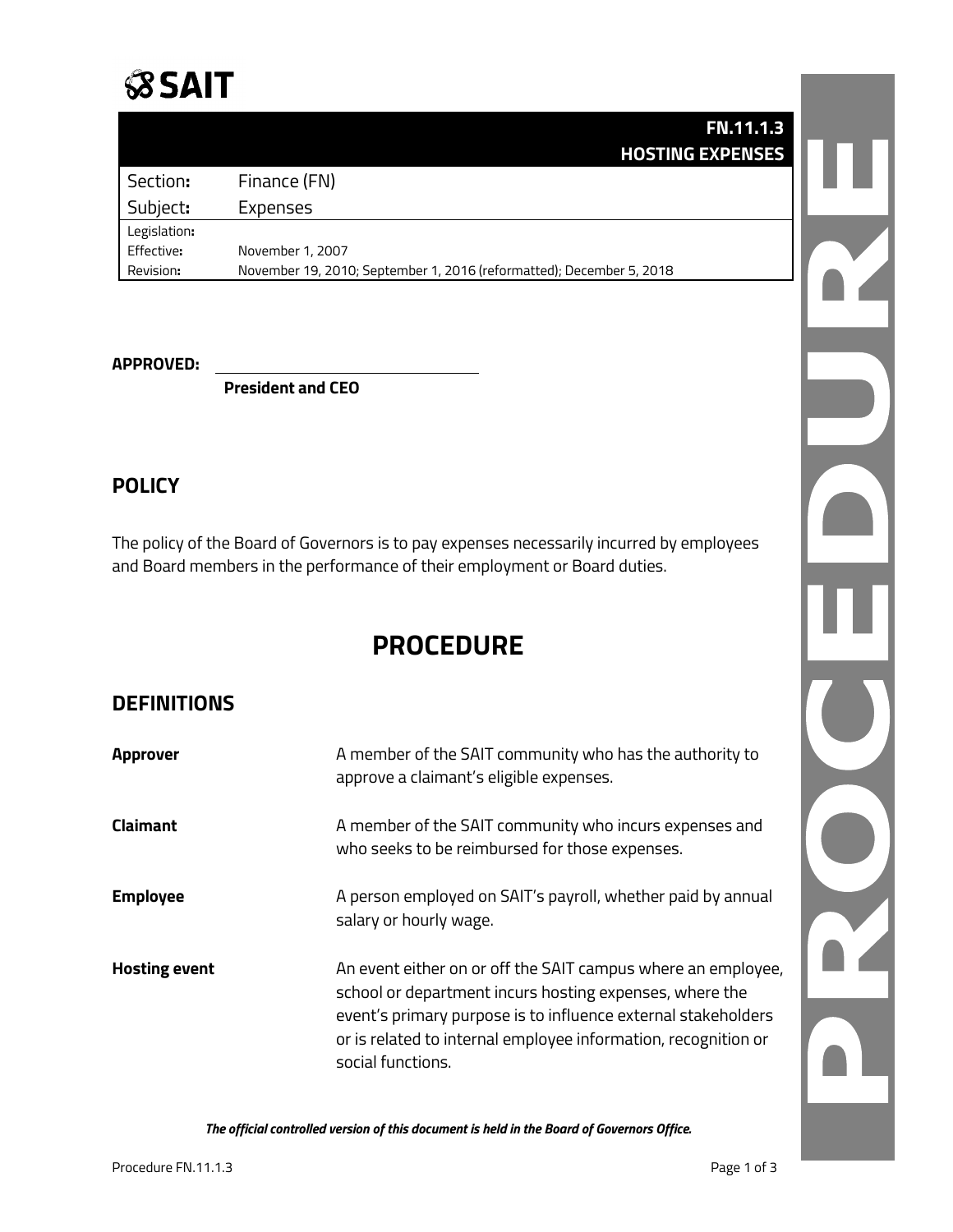

| <b>Hosting expense</b>       | Costs incurred for food and beverages (including gratuities),<br>gifts and social or recreational events. |
|------------------------------|-----------------------------------------------------------------------------------------------------------|
| <b>Hosting unit</b>          | The SAIT section that organizes the event.                                                                |
| <b>SAIT business purpose</b> | The promotion and achievement of SAIT's goals and<br>objectives.                                          |
| <b>SAIT campus</b>           | SAIT's main campus and all satellite campuses.                                                            |
| <b>SAIT community</b>        | SAIT's governors, employees, contractors, consultants and<br>agents.                                      |

## **GOVERNING PRINCIPLES**

- 1. To ensure that SAIT's funds are used prudently and responsibly, and with a focus on accountability and transparency, hosting expenses must include only those expenses that are appropriate to the objective and the significance of the event being hosted.
- 2. The Finance department is responsible for administering and supporting compliance with this procedure.

## **PROCEDURE**

#### **A. General Overview**

- 1. This procedure must be used in conjunction with procedure FN.11.1.1 Expenses, which applies unless otherwise specified to this procedure.
- 2. Claimants and approvers shall minimize hosting expenses wherever possible, having due regard for the nature, size and intended SAIT business purpose of the hosting event.
- 3. A claimant may claim hosting expenses if the hosting:
	- a) Facilitates SAIT business purposes.
	- b) Is considered desirable as a matter of courtesy or protocol.

*The official controlled version of this document is held in the Board of Governors Office.*